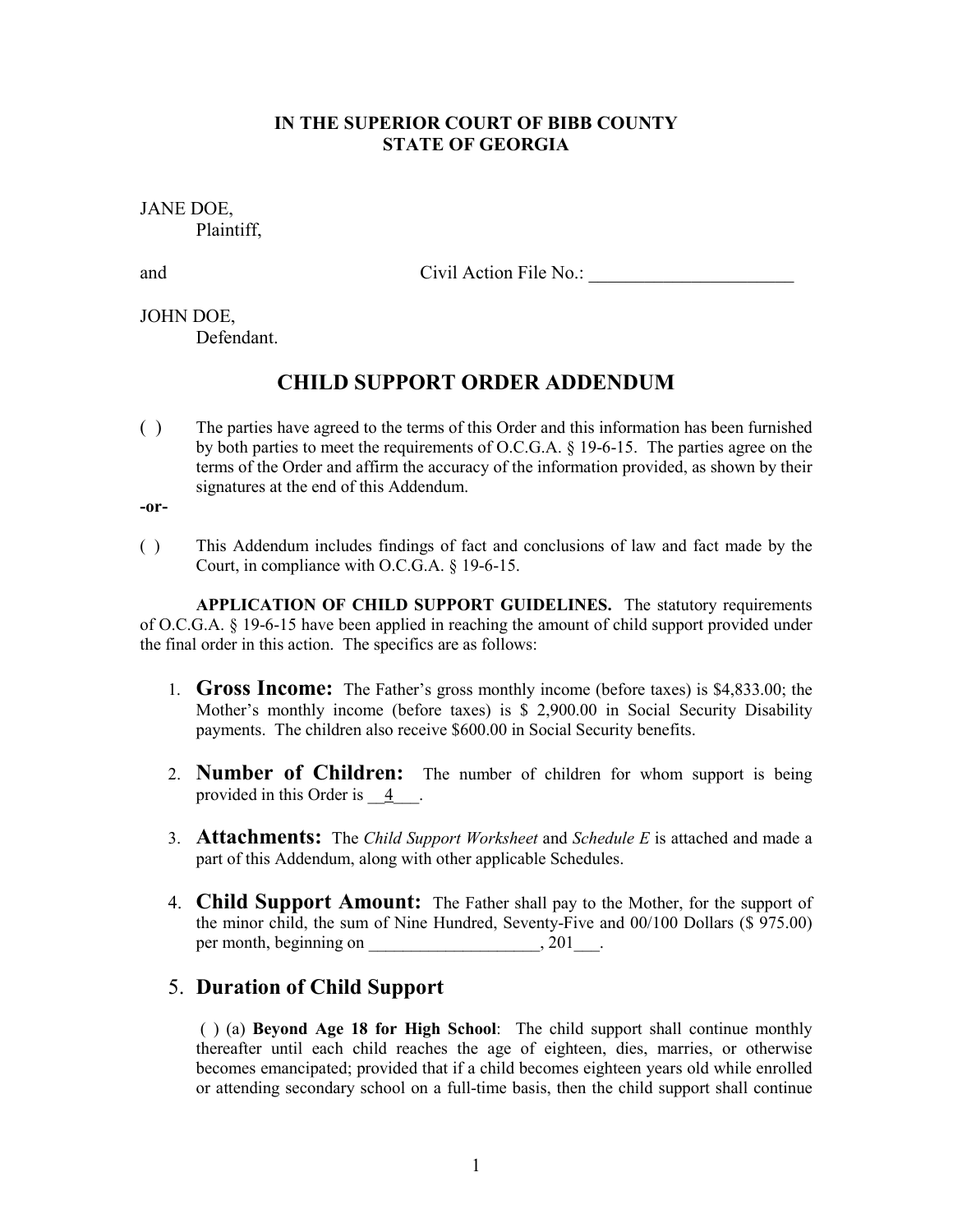for the child until the child has graduated from secondary school or reaches twenty years of age, whichever occurs first.

( ) (b) **Stops at Age 18**: The child support shall continue monthly thereafter until each child reaches the age of eighteen, dies, marries, or otherwise becomes emancipated.

( ) (c) **Until Further Order**: This is not a final order, so the child support shall continue until further order of the Court.

( ) (d) **Until Specific Date**: The child support shall continue monthly thereafter until  $\_$  , and the set of the set of the set of the set of the set of the set of the set of the set of the set of the set of the set of the set of the set of the set of the set of the set of the set of the set of the set of th

### 6. **Deviation from Presumptive Amount of Child Support**

(X) (a) **No Deviation**: It has been determined that none of the Deviations allowed under O.C.G.A. § 19-6-15 applies in this case, as shown by the attached *Schedule E*. The amount of support in Paragraph 4 above is the Presumptive Amount of Child Support shown on the attached *Child Support Worksheet*.

( ) (b) **Deviation**: It has been determined that one or more of the Deviations allowed under O.C.G.A. § 19-6-15 applies in this case, as shown by the attached *Schedule E*. The Presumptive Amount of Child Support that would have been required under O.C.G.A. § 19-6-15 if the deviations had not been applied is \$ \_ per month, as shown on the attached *Child Support Worksheet*. The attached *Schedule E* explains the reasons for the deviation, how the application of the guidelines would be unjust or inappropriate considering the relative ability of each parent to provide support, and how the best interest of the children who are subject to this child support determination is served by deviation from the presumptive amount of child support.

### 7. **Health, Dental & Vision Insurance for Children**

 ( ) (a) **Insurance Available**: The following insurance for the children involved in this action is available at a reasonable cost to the Plaintiff through that parent's employer, private insurance, or the Peach Care program:

- ( ) Health (medical, mental health and hospitalization)
- ( ) Dental
- ( ) Vision

So long as it remains available to that parent, the Plaintiff shall maintain the types of insurance checked above for the benefit of the minor children, until each child reaches the age of eighteen, dies, marries, or otherwise becomes emancipated; except that if a child becomes eighteen years old while enrolled in or attending secondary school on a full-time basis, then the insurance shall be continued for the child until the child has graduated from secondary school or reaches twenty years of age, whichever occurs first.

 (1) The parent who maintains the insurance shall provide the other parent with an insurance identification card or such other acceptable proof of insurance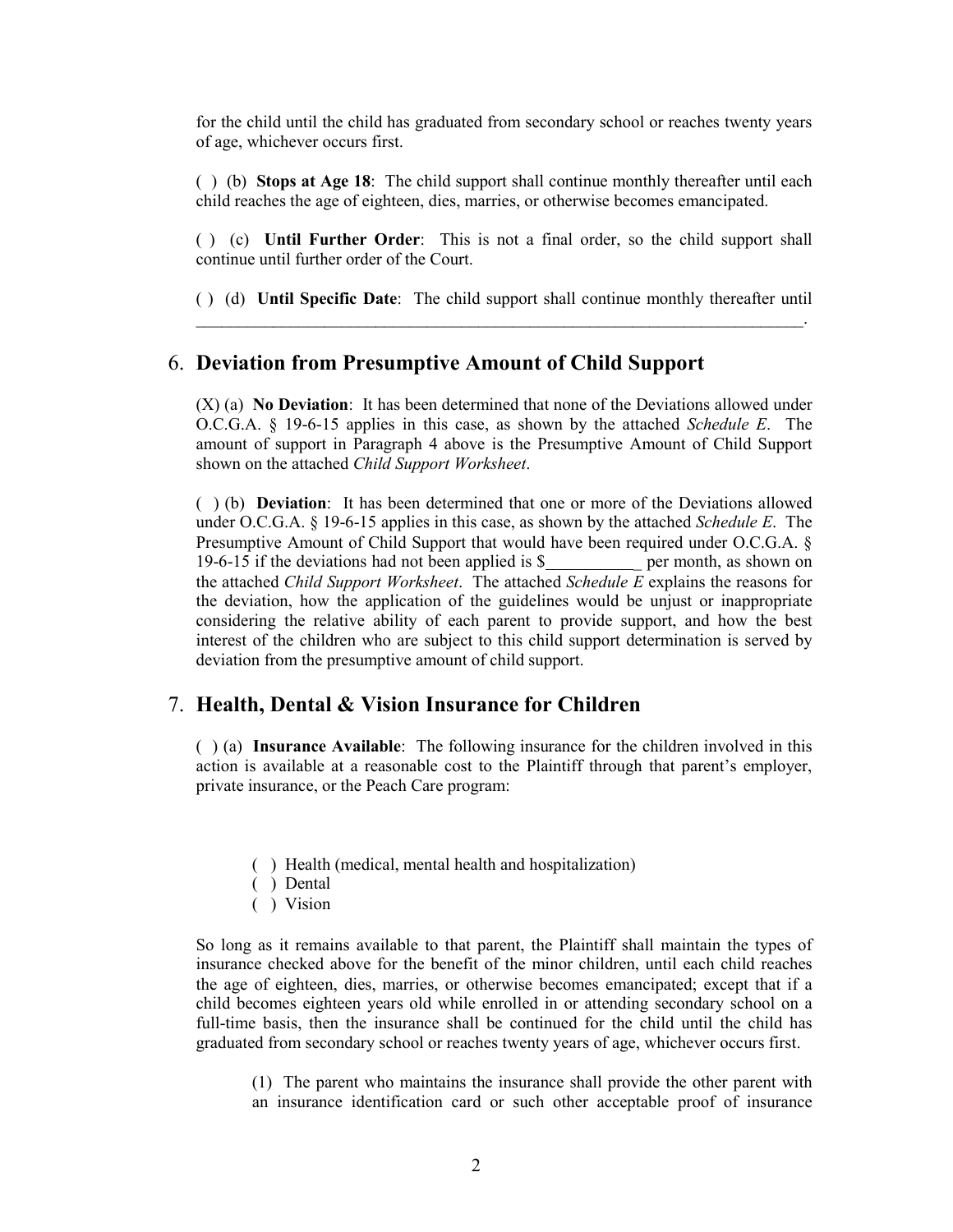coverage and shall cooperate with the other parent in submitting claims under the policy.

 (2) All money received by one of the parties for claims processed under the insurance policy shall be paid within five (5) days after the party receives the money, to the other party (if that other party paid the applicable health care service provider) or to the applicable health care provider (if the provider has not been paid by one of the parties).

 ( ) (b) **Insurance Not Available**: Insurance (other than Medicaid) is not available at this time to either party at a reasonable cost. If health insurance for the children later becomes available to the parent who is required to pay child support for these children, then that parent must obtain the following types of insurance, unless it is the being provided by the other parent:

> Health (medical, mental health and hospitalization) Dental Vision

 When insurance has been obtained by either party, Paragraphs 7 (a) (1) and (2) shall apply.

- 8. **Uninsured Health Care Expenses**: The Plaintiff shall pay 50% and the Defendant shall pay 50% of all reasonable and necessary expenses incurred for the children's health care (including medical, dental, mental health, hospital and vision care) that are not covered by insurance. The party who incurs a health care expense for one of the children shall provide verification of the amount to the other party. That other party shall reimburse the incurring party (or pay the health care provider directly) for the appropriate percentage of the expense, within fifteen (15) days after receiving the verification of a particular health care expense.
- 9. **Parenting Time Amounts**: The approximate number of days of parenting time per year according to the visitation order is days for the father and days for the Mother.

### 10. **Social Security Benefits**

(X) (a) **Not Received**: The children do not receive Title II Social Security benefits under the account of the parent ordered to pay child support.

( ) (b) **Received**: The children receive Title II Social Security benefits under the account of the parent ordered to pay child support. The benefits received by the children shall be counted as child support payments, and shall be applied against the final child support order to be paid by that parent.

(1) If the amount of benefits received is less than the amount of support ordered, the obligor shall pay the amount exceeding the Social Security benefit.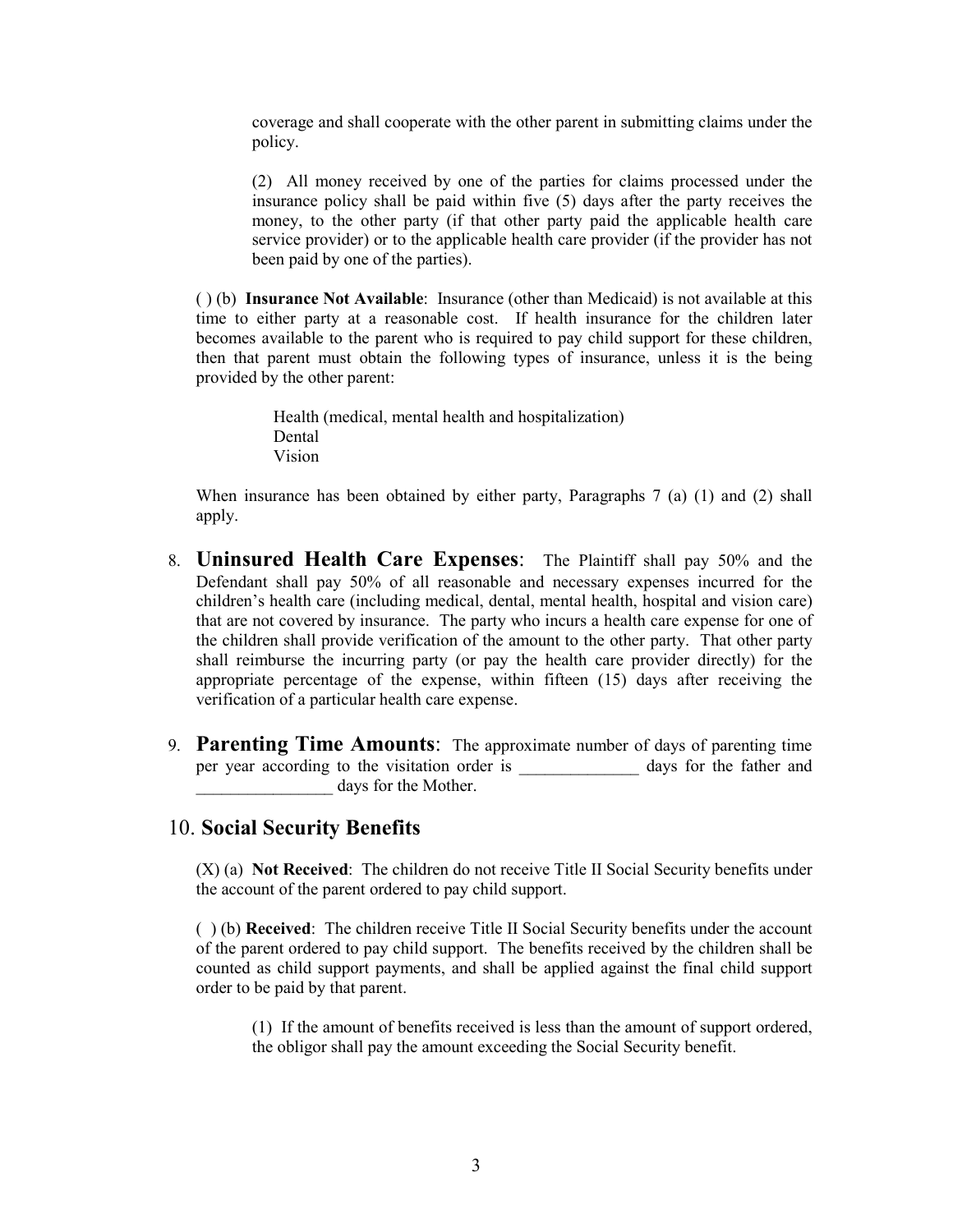(2) If the amount of benefits received is equal to or more than the amount of child support ordered, the obligor's responsibility is met and no further support shall be paid.

(3) Any Title II benefits received for the children's benefit shall be retained by the custodial parent or third-party custodian for the children's benefit, and it shall not be used as a reason for decreasing the final child support order or reducing arrearages.

## 11. **Modification**:

 $\mathcal{L}=\mathcal{L}=\mathcal{L}=\mathcal{L}=\mathcal{L}=\mathcal{L}=\mathcal{L}=\mathcal{L}=\mathcal{L}=\mathcal{L}=\mathcal{L}=\mathcal{L}=\mathcal{L}=\mathcal{L}=\mathcal{L}=\mathcal{L}=\mathcal{L}=\mathcal{L}=\mathcal{L}=\mathcal{L}=\mathcal{L}=\mathcal{L}=\mathcal{L}=\mathcal{L}=\mathcal{L}=\mathcal{L}=\mathcal{L}=\mathcal{L}=\mathcal{L}=\mathcal{L}=\mathcal{L}=\mathcal{L}=\mathcal{L}=\mathcal{L}=\mathcal{L}=\mathcal{L}=\mathcal{$ 

 $\mathcal{L}=\mathcal{L}=\mathcal{L}=\mathcal{L}=\mathcal{L}=\mathcal{L}=\mathcal{L}=\mathcal{L}=\mathcal{L}=\mathcal{L}=\mathcal{L}=\mathcal{L}=\mathcal{L}=\mathcal{L}=\mathcal{L}=\mathcal{L}=\mathcal{L}=\mathcal{L}=\mathcal{L}=\mathcal{L}=\mathcal{L}=\mathcal{L}=\mathcal{L}=\mathcal{L}=\mathcal{L}=\mathcal{L}=\mathcal{L}=\mathcal{L}=\mathcal{L}=\mathcal{L}=\mathcal{L}=\mathcal{L}=\mathcal{L}=\mathcal{L}=\mathcal{L}=\mathcal{L}=\mathcal{$ 

(X) (a) **Not Modification Action**: This is an initial determination of child support, not a modification action.

( ) (b) **Support Amount Not Modified**: This action is a modification action, but the order does not modify the amount of child support that was previously ordered for these children. The date of the initial support order concerning this child support case was:

( ) (c) **Support Amount Modified**: The order modifies the amount of child support that was previously ordered for these children. The basis for the modification is:

- ( ) (1) Substantial change in the income and financial status of the Father;
- ( ) (2) Substantial change in the income and financial status of the Mother;
- ( ) (3) Substantial change in the needs of the Children;

( ) (4) The non-custodial parent failed to exercise visitation provided under the prior order;

( ) (5) The non-custodial parent has exercised more visitation than was provided in the prior order.

The date of the initial support order concerning this child support case was:

12. **Continuing Garnishment for Child Support**: Whenever, in violation of the terms of the order, there shall have been a failure to make the support payments, so that the amount unpaid is equal to or greater than the amount payable for one month, the payments required to be made may also be collected by the process of continuing garnishment for support.

## 13.**Income Deduction Order**:

( ) (a) An *Income Deduction Order* shall be entered by the Court, under O.C.G.A.

§ 19-6-32, for payment of the child support and alimony (if any) provided. The *Income Deduction Order* shall take effect:

 $( )$  (1) immediately upon entry of the Court. **-or-** 

( ) (2) upon accrual of a delinquency equal to one month's support. The *Income Deduction Order* may be enforced by serving a "Notice of Delinquency," as provided in O.C.G.A. § 19-6-32 (f).